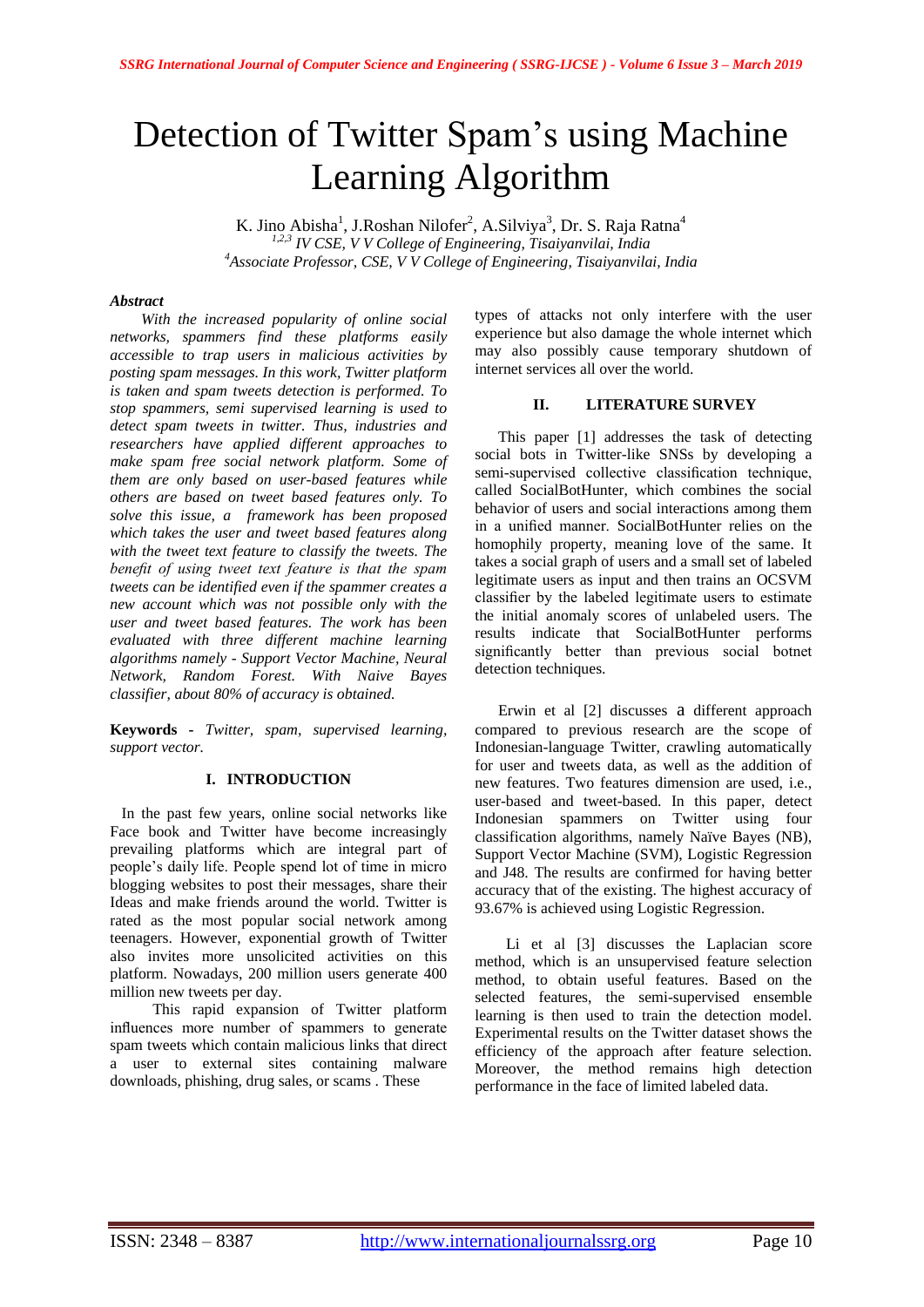

**Fig.1 Spam detection process**

Boyd et al [4] has done a lot of research to detect spam profiles in OSNs. This paper reviewes the existing techniques for detecting spam users in Twitter social network. Features for the detection of spammers could be user based or content based or both. Current study provides an overview of the methods, features used, detection rate and their limitations for detecting spam profiles mainly in Twitter.

 Nguyen [5] proposed another form of deep learning, a linguistic attribute hierarchy, embedded with linguistic decision trees, for spam detection, and examine the effect of semantic attributes on the spam detection, represented by the linguistic attribute hierarchy. This approach not only efficiently tackle "curse of dimensionality" in spam detection with massive attributes, but also improve the performance of spam detection when the semantic attributes are constructed to a proper hierarchy.

# **III. SPAM DETECTION PROCESS**

The spam detection process consists of three modules as shown in Fig.1.

- a) Analyzing data
- b) Feature selection
- c) Preprocessing
- d) Model building
- e) Accuracy

## *A. Analyzing data*

 The Dataset obtained from Kaggle with Costumer Complaint data machine learning group. For confidentiality the dataset is simply provided as 28 unlabeled columns. The data in the dataset are analyzed using algorithms.

#### *B. Feature Selection*

 The features are extracted from the dataset. Some of the features are text based, vocabulary based, metadata based and so on. About 21 features are selected. The benefit of using those features based on their entropy score were able to reduce uncertainty in the prediction outcome. After collecting 20,000 labeled tweets, around 15,000 tweets are extracted.

#### *C. Preprocessing*

 In preprocessing the tokenization of each message in the dataset takes place. Tokenization is the job of splitting up a message into pieces and removing the punctuation characters.

## *D. Model building*

 After the preprocessing, the model is build according to the features used in Semi-supervised learning, which uses labeled and unlabeled data. That is a great opportunity for those who can"t afford labeling their data. The method allows us to significantly improve accuracy, because unlabeled data are used in the training set with a small amount of labeled data.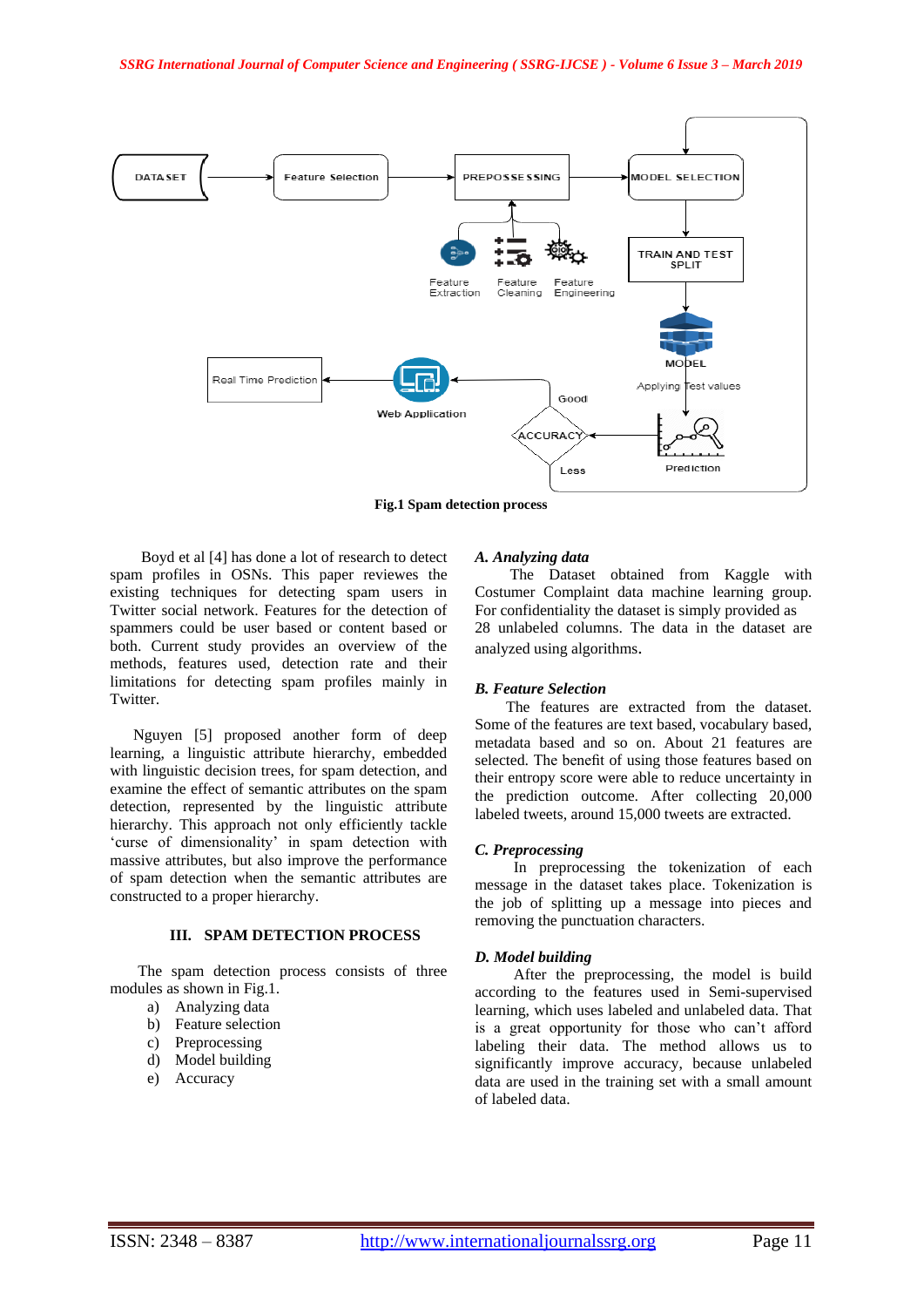

#### *E. Naive Bayes*

 Naive Bayes is based on two assumptions. Firstly, all features in an entrance that needs to be classify are causative evenly in the decision (equally important). Secondly, all attributes are statistically self-determining, meaning that, knowing an attribute"s value does not indicate whatever thing about other attributes' values which is not always true in practice. The process of classifying an instance is done by applying the Bayes rule for each class given the occurrence. In the fraud detection task, the following formula is calculated for each of the two classes (fraudulent and legitimate) and the class associated with the higher prospect is the predicted class for the instance.

# **IV. IMPLEMENTATION AND RESULTS**

The result discusses two main parameters the ROC Curve and the confusion matrix. By looking at the Area Under the Curve, it is easy to determine whether the ROC curve is good or bad.

# *A. Accuracy in Navie Bayes*

The Fig. 2 represents the accuracy maintained by Naive Bayes. Fraud detection is a binary classification assignment in which any contract will be predicted and labeled as a fraud or legit. The proposed classification techniques were tried for this task and their performances were compared. The following subsections briefly make clear the Naive Bayes, data set and metrics used for routine measure.

#### *B. Confusion Matrix in Spam detection:*

A confusion matrix is a table that is often used to describe the performance of a classification model on a set of test data for which the true values are known. All the measures except AUC can be calculated by using left most four parameters. The below Table 1 discusses about the four parameters.

**TABLE I REPRESENTATION OF CONFUSION MATRIX**

|              | <b>Predicated Class</b> |                  |                 |
|--------------|-------------------------|------------------|-----------------|
|              |                         | <b>Class=yes</b> | Class=no        |
| Actual       | Class                   | True             | <b>False</b>    |
| <b>Class</b> | $=$ ves                 | positive         | <b>Negative</b> |
|              | Class                   | Falser           | True            |
|              | $=$ no                  | positive         | negative        |

 True positive and true negatives are the observations that are correctly predicted and therefore shown in green. False positives and false negatives has to be minimized so they are shown in red color. These terms are a bit confusing. So let"s take each term one by one and understand it fully.

## *A. True Positives (TP)*

 These are the correctly predicted positive values which mean that the value of actual class is yes and the value of predicted class is also yes. E.g. if actual class value indicates that this passenger survived and predicted class tells you the same thing.

## *B. True Negatives (TN)*

These are the correctly predicted negative values which means that the value of actual class is no and value of predicted class is also no. E.g. if actual class says this passenger did not survive and predicted class tells you the same thing. False positives and false negatives, these values occur when your actual class contradicts with the predicted class.

## *C. False Positives (FP)*

When actual class is no and predicted class is yes. E.g. if actual class says this passenger did not survive but predicted class tells you that this passenger will survive.

## *D. False Negatives (FN)*

 When actual class is yes but predicted class in no. E.g. if actual class value indicates that this passenger